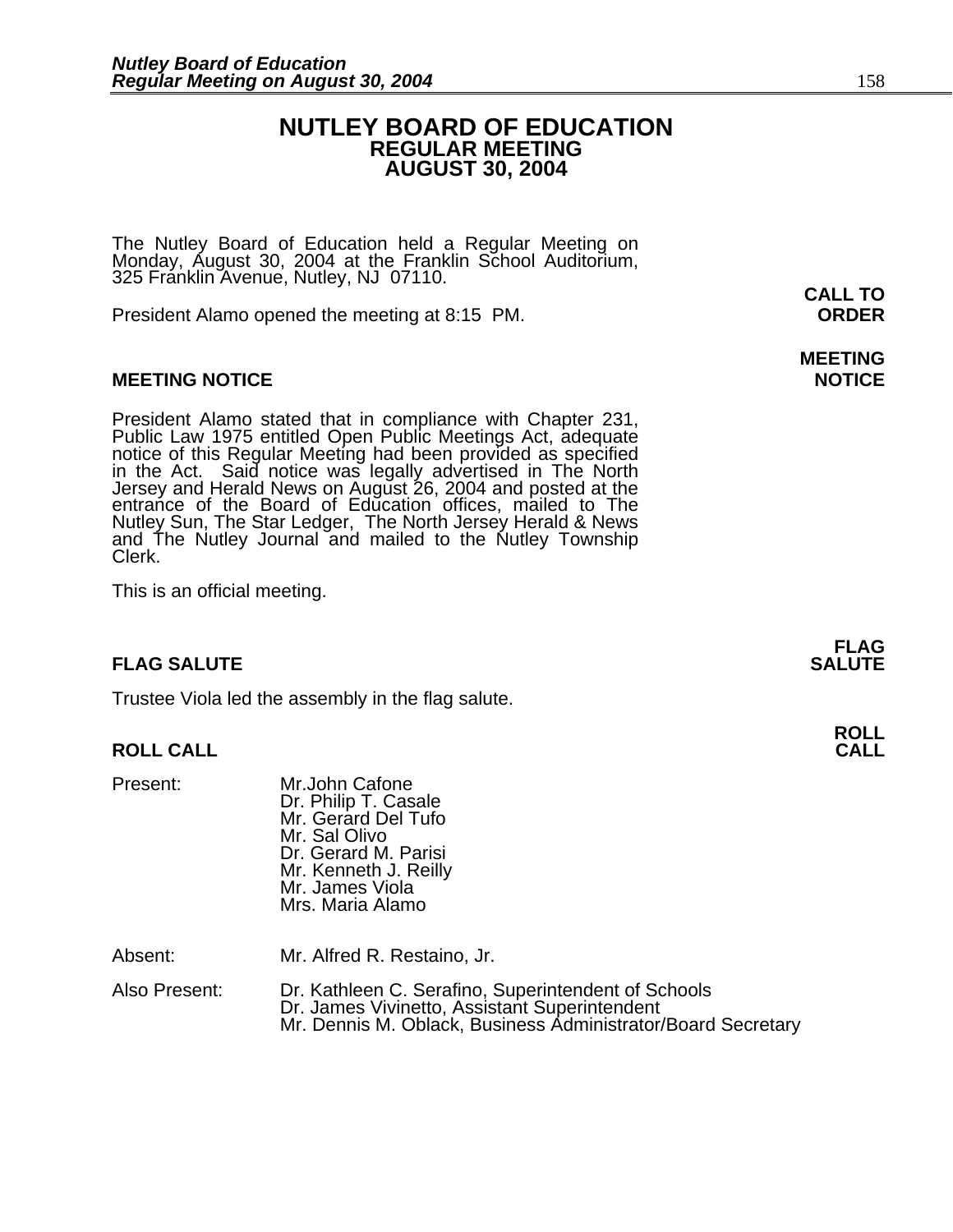### **APPROVAL OF MINUTES APPROVE**

Trustee Cafone moved, Trustee Viola seconded, and the Board unanimously approved by voice vote the following motion:

BE IT RESOLVED that the Board of Education approves the following minutes:

 July 26, 2004 - Regular Meeting July 26, 2004 - Conference Meeting July 26, 2004 - Closed Executive Session

#### **SPECIAL PRESENTATIONS SPECIAL**

President Alamo introduced choir director Michael Cundari who presented a DVD presentation of the Madrigal's trip to England this past June.

Superintendent Serafino introduced John Calicchio, FMS Principal, who gave an in-depth presentation of the FMS Referendum, which will be voted on September 28, 2004.

#### **CORRESPONDENCE CORRESPONDENCE**

Board Secretary Oblack read, and the trustees acknowledged, the following items of correspondence:

A variance notice regarding property at 42 Church Street being 200 feet within school property.

#### **BOARD SECRETARY'S REPORT**

Board Secretary Oblack discussed the clean-up and renovation of the playground above Radcliffe School; the award of contract<br>and receipt of a \$40,000 grant from Essex County for the<br>vertical lift at Radcliffe School; the resolution to appoint a staff<br>accountant to fill a vacancy in proposed amending resolution for the Lincoln School façade.

#### **SUPERINTENDENT'S REPORT SUPT'S REPORT A**

Dr. Serafino presented the Superintendent's Report dated August 30, 2004, Schedule A, which is appended to the minutes of this meeting.

#### **COMMITTEE REPORTS REPORTS**

Trustee Cafone - Construction Committee Trustee Del Tufo - Facilities Committee Trustee Viola – Community Relations Trustee Parisi – Policy Committee

**PRESENTATIONS** 

### **BOARD SECRETARY'S**

**COMMITTEE**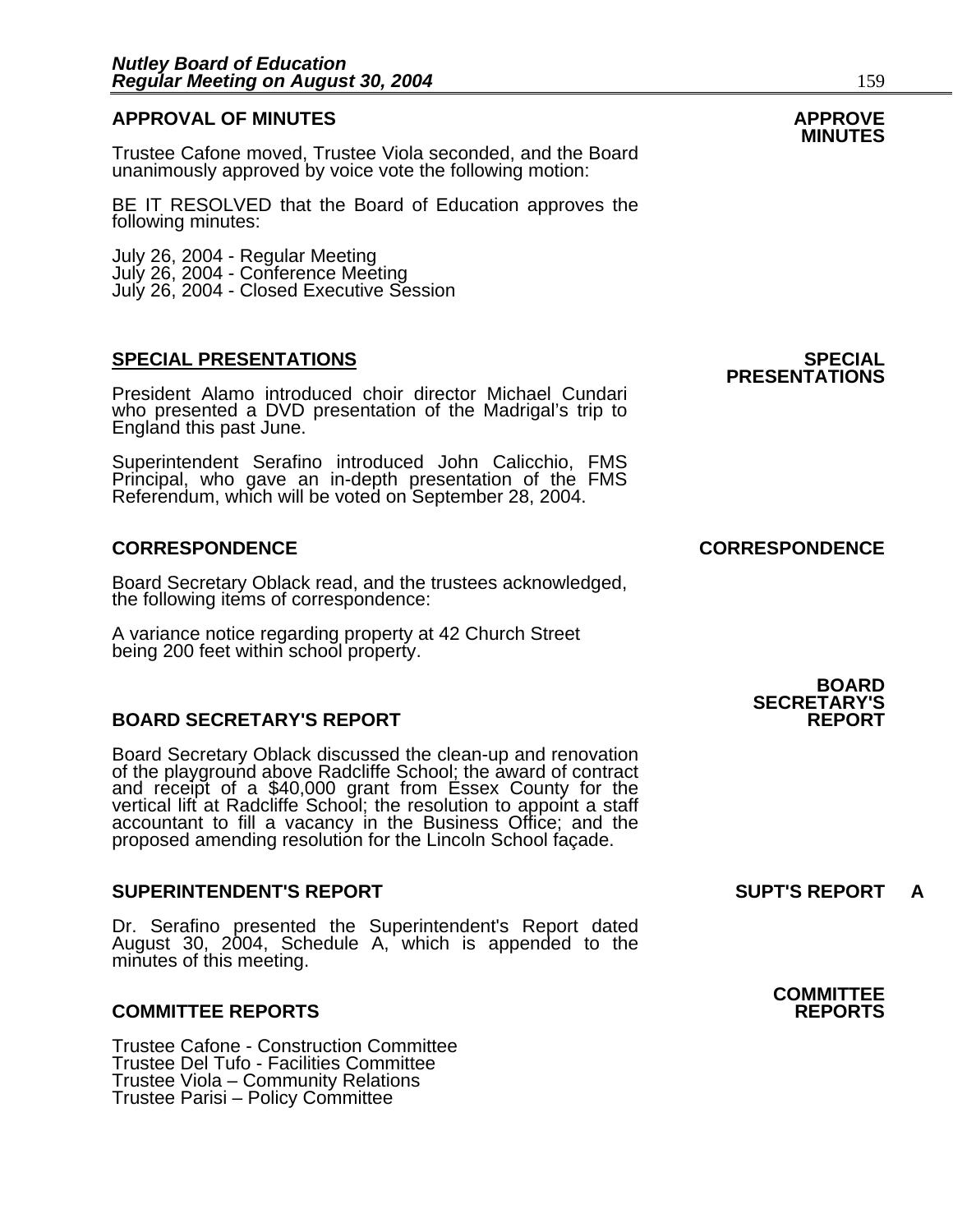### HEARING OF CITIZENS (Resolutions Only) HEARING OF<br>CITIZENS

At this time, President Alamo opened this meeting to members of the attending public for comments and/or concerns regarding the resolutions to be voted upon in tonight's agenda.

Hearing none, President Alamo closed this portion of the meeting.

#### **SUPERINTENDENT'S RESOLUTIONS SUPT'S**

Trustee Viola moved, and Trustee Parisi seconded, a motion that the Board approve the Superintendent's Resolutions numbers 1 through 29 as listed below.

The Superintendent's Resolutions 1 through 29 were unanimously approved by roll call vote withັthe following<br>exceptions:

1. Trustee Cafone abstained on Resolution 15 – Appointments -<br>Secretarial/Clerical/Aide Substitutes.

2. Trustee Casale voted "No" on Resolution 16 – Appointments -<br>Athletics.

#### 1. **RETIREMENT – Bus Driver**

BE IT RESOLVED that the Board of Education approves the acceptance of the resignation, for reasons of retirement, of Mrs. Dolores Dwyer, bus driver, effective January 1, 2005.

#### **2. RESIGNATION – Athletics**

BE IT RESOLVED that the Board of Education approves the resignation of Mr. Ralph LaConte as Assistant Volleyball Coach.

#### 3. LEAVE OF ABSENCE - Teacher

BE IT RESOLVED that the Board of Education approves a childrearing leave of absence for Mrs. Lisa Cassilli, Student Assistant Coordinator, from September 1, 2004 through December 31, 2004.

#### **4. RESCIND APPOINTMENTS**

BE IT RESOLVED that the Board of Education rescind the appointments for the following personnel:

Malissa Cummins Teacher – 7/26/04 Bd. Res. Teacher –  $5/24/04$  Bd. Res. Marianina Salvetta Teacher – 5/24/04 Bd. Res.<br>Laura Solomon Teacher – 5/24/04 Bd. Res. Teacher –  $5/24/04$  Bd. Res.

### **RESOLUTIONS**

### **RETIREMENT**

**RESIGNATION** 

## **LEAVE**<br>TEACHER

**RESCIND<br>APPOINTMENTS**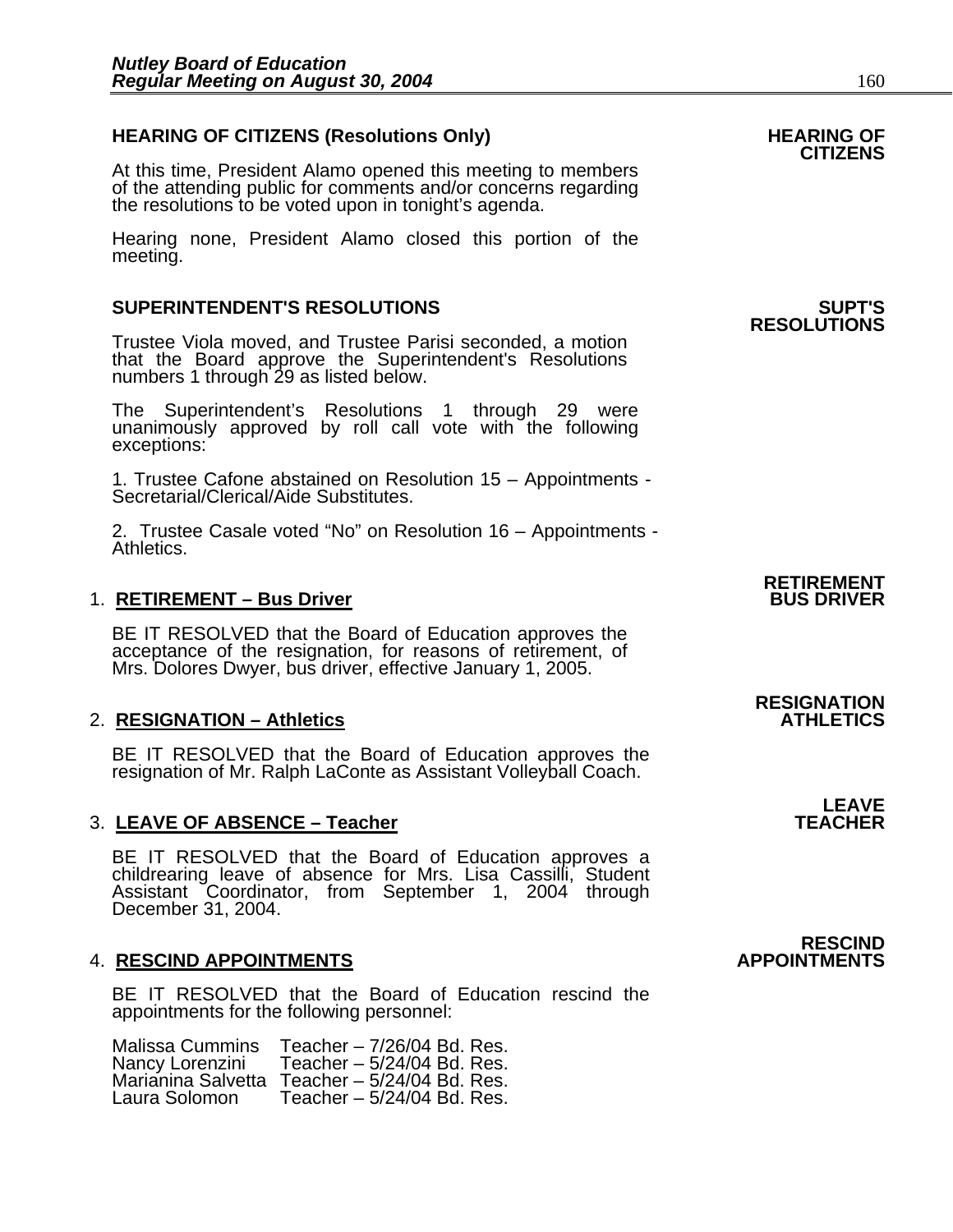#### 5. **AMENDING APPOINTMENT - Professional Staff**

BE IT RESOLVED that the Board of Education approves the amending of the resolution, approved at the May 24, 2004 Board Meeting to reflect a change in the part-time status and salary of Mrs. Linda McDonnell to full-time, \$49,184, M.A. Step 10, effective September 1, 2004.

#### 6. **AMENDMENT – Transfers**

BE IT RESOLVED that the Board of Education approves the amending of the personnel listed below to reflect a change in the following transfers:

| Name                  | From           | To.                                            |
|-----------------------|----------------|------------------------------------------------|
| <b>Ravit Gadot</b>    | <b>Lincoln</b> | Spring Garden (5/24/04                         |
| Antoinette Frannicola |                | Addendum)<br>Washington Spring Garden (6/28/04 |
|                       |                | Resolution)                                    |

#### 7. **AMENDING APPOINTMENT - Professional Staff**

BE IT RESOLVED that the Board of Education approves the amending of the resolution, approved at the May 24, 2004 Board Meeting, to reflect a change in part-time status and salary of Antoinette Frannicola to full-time, \$42,652.

### 8. **AMENDING RESOLUTION (SCHEDULE F) – Secretarial/ SEC./CLERICAL Clerical Personnel PERSONNEL**

BE IT RESOLVED that the Board of Education approves the amending of the resolution (Schedule F) approved at the May 24, 2004 Board Meeting to reflect changes for the following secretaries:

Dorothy Dispoto -From Group 2 to Group 1 - \$30,800 Immacolata Marra -From Group 2 to Group 1 - \$34,529

#### 9. **APPOINTMENTS – Teacher Substitutes**

BE IT RESOLVED that the Board of Education approves the appointments of the teacher substitutes listed on the attached Schedule B for the 2004-05 school year.

#### 10. **APPOINTMENTS – Cultivating Academic Talent Program**

BE IT RESOLVED that the Board of Education approves the appointments for the CAT Program for the 2004-05 school year as per Schedule C.

### AMEND<br>APPOINTMENT **PROF STAFF**

**AMEND<br>TRANSFERS** 

**AMEND**<br>PROF STAFF

# AMEND<br>**SEC./CLERICAL**

**APPOINT B SUBS**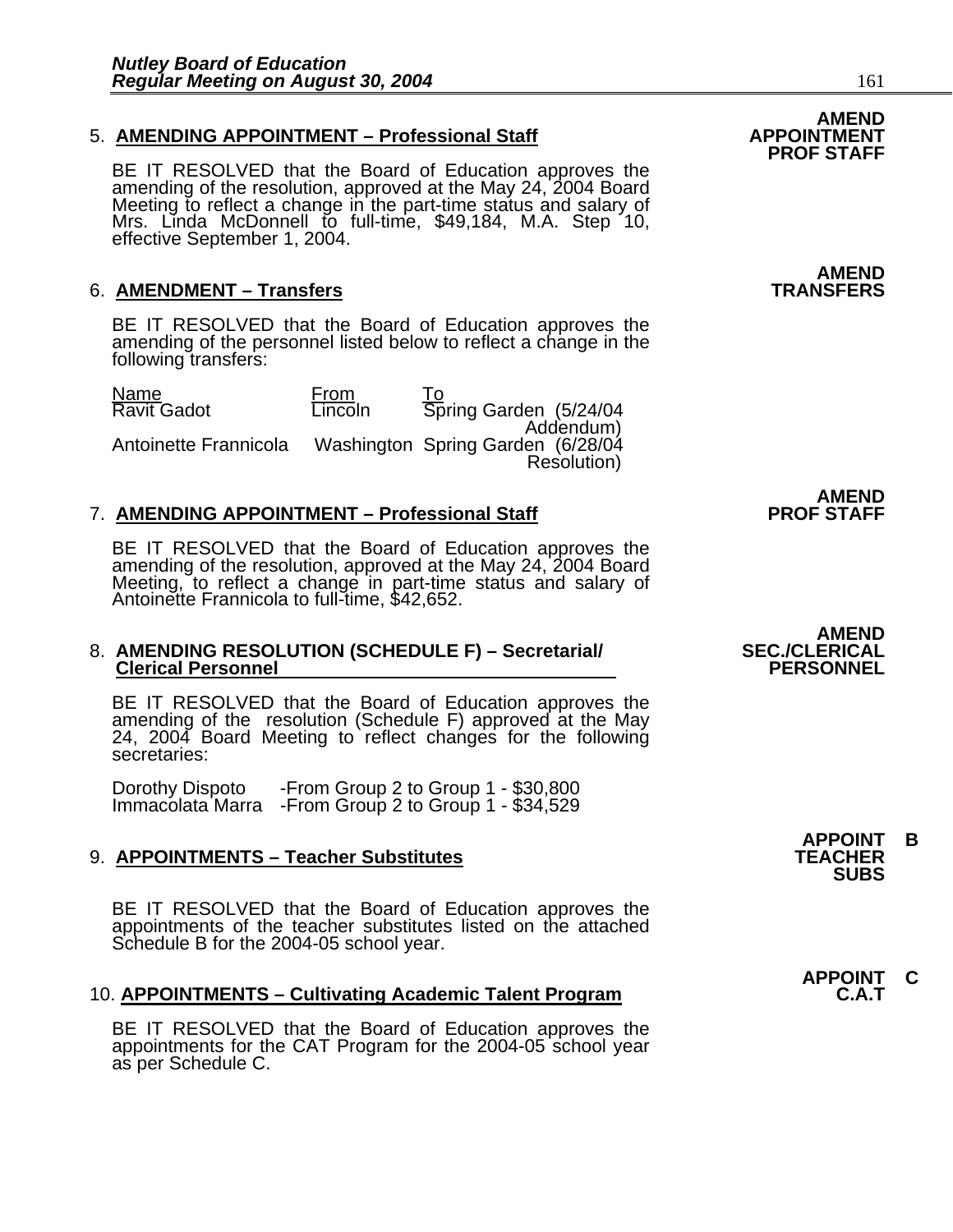#### 11. **APPOINTMENTS - Professional Staff**

BE IT RESOLVED that the Board of Education approves the appointment of the personnel listed below for the 2004-05 school year, effective September 1, 2004 in accordance with the 2004- 05 Teachers' Salary Guide:

| <b>Name</b>              | Degree Step |   | <b>Salary</b>      |
|--------------------------|-------------|---|--------------------|
| <b>Katherine Bennett</b> | <b>B.A.</b> | 6 | $$20,000$ (p/t .5) |
| Michael Naumoff          | Doc.        | 8 | \$50,239           |
| Paula Roselle            | B.A         | Q | \$44,292           |

#### 12. **APPOINTMENTS – Instructional Aides**

**Name** Step Salary

BE IT RESOLVED that the Board of Education approves the appointment of the instructional aides listed below for the 2004- 05 school year, at the classification and step as indicated in accordance with the 2004-05 Secretarial Guide.

|                                   | - - - - | _ _ _ _                   |
|-----------------------------------|---------|---------------------------|
| Carol Costanzo<br>Monica DeFranco |         | \$8,240 (p/t.5)<br>16,480 |

#### 13. **APPOINTMENT – Part-Time Aide**

BE IT RESOLVED that the Board of Education approves the appointment of Mrs. Rosemary Castro as part-time aide for the 2004-05 school year at the hourly rate of \$12.00, Step 1, in accordance with the hourly rate established by the Board of Education.

#### 14. **APPOINTMENTS – BOE Extended Day Program EXTENDED DAY D**

BE IT RESOLVED that the Board of Education approves the appointments of the School Age Extended Day Program employees, for the 2004-05 school year listed on the attached Schedule D at the salaries indicated.

#### **15. APPOINTMENTS – Secretarial/Clerical/Aide Substitutes**

BE IT RESOLVED that the Board of Education approves the appointments of the Secretarial/Clerical/Aide Substitutes listed on the attached Schedule E for the 2004-05 school year.

#### **16. APPOINTMENTS – Athletics**

BE IT RESOLVED that the Board of Education approves the athletic appointments listed below for the 2004-05 school year on the salary guide at the classification and step as indicated in accordance with the 2004-05 Coaches Salary Guide:

**APPOINT<br>INST. AIDES** 

**APPOINT** 

**APPOINT<br>EXTENDED DAY** 

**APPOINT<br>SEC/CLER/AIDE SUBS E** 

**APPOINT**

## **APPOINT**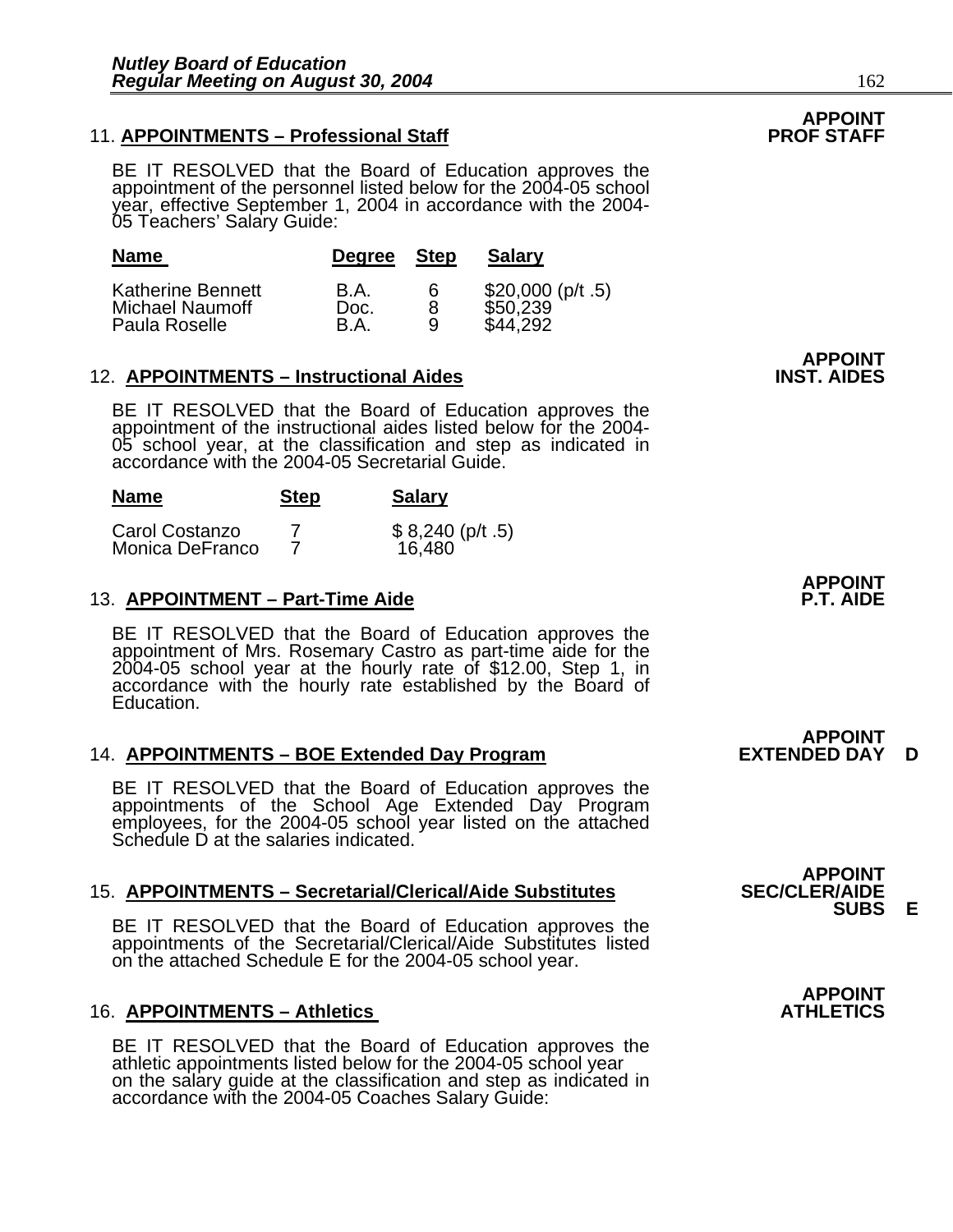| <b>Sport</b>                                                                               | <b>Name</b>                                             | <b>Step</b> | <b>Salary</b>             |
|--------------------------------------------------------------------------------------------|---------------------------------------------------------|-------------|---------------------------|
| <b>ICE HOCKEY</b><br><b>Head Coach</b><br><b>Assistant Coach</b><br><b>Assistant Coach</b> | <b>Thomas Gross</b><br><b>Timothy Fox</b><br>Eric Puzio | 4<br>4<br>4 | \$6,592<br>4,730<br>4,730 |
| <b>FOOTBALL</b><br><b>Assistant Coach</b><br><b>Assistant Coach</b>                        | Gregory Butler<br>Gerald Ryan                           | 3<br>1      | 5,261<br>4,816            |
| <b>BOYS SOCCER</b><br><b>Assistant Coach</b>                                               | <b>Thomas Clarke</b>                                    | 1           | 4,062                     |
| <b>VOLLEYBALL</b><br><b>Assistant Coach</b>                                                | Angela Bania                                            |             | 2,668                     |

#### 17. **APPOINTMENTS - Volunteer Coach**

BE IT RESOLVED that the Board of Education approves the appointments for the personnel listed below for the 2004-05 school year:

Patrick LePore -Volunteer Assistant Boys Basketball Coach Thomas Olivo -Volunteer Assistant Football Coach

#### 18. **APPOINTMENT - 504 Coordinator**

BE IT RESOLVED, pursuant to Policy No. 104 (1510), that Mr. George Ackerman be appointed Section 504 Coordinator for the high school, at a stipend of \$3,000, for the 2004-05 school year.

#### 19. **APPOINTMENTS – Permanent Unassigned Substitutes**

BE IT RESOLVED that the Board of Education approves the appointments of the following permanent unassigned substitutes for the 2004-05 school year at the rate of \$78 per day and fringe benefits which include State Health Benefits and dental plans:

Irene Amanezis Suzanne Baker Meagan Bennett Robin DeLorenzo Natalie Gatto Paul Marcantuono Denise Mazza Kimberly Nyman Stephanie Rizzo Joniene Ryder Lesley Sciarrillo Lisa Vallo

**APPOINT COORDINATOR** 

**APPOINT** 

**COACH** 

**APPOINT<br>PERM UNASSIGNED**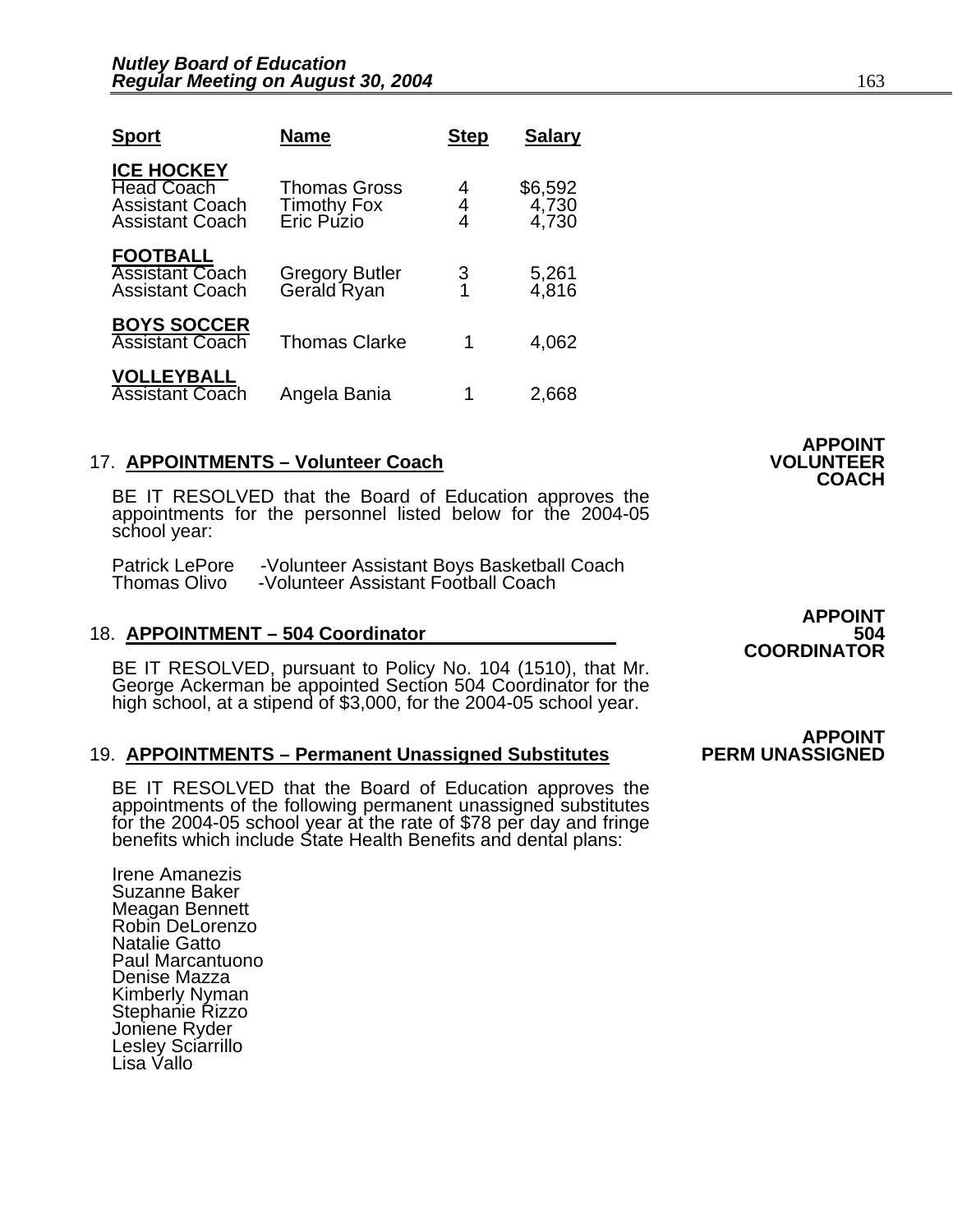BE IT FURTHER RESOLVED that these candidates met the district's requirements for the permanent unassigned substitute position which is the possession of a County Substitute Certificate.

#### 20. **APPOINTMENT – Occupational Therapist O.T.**

BE IT RESOLVED that the Board of Education approves the appointment of Donna Cargill as Occupational Therapist for the 2004-05 school year at the salary of \$54,500.

#### 21. **APPOINTMENT – Bus Driver**

BE IT RESOLVED that the Board of Education approves the appointment of Charles Azzerello as a bus driver for the 2004-<br>05 school year, effective September 1, 2004 to June 30, 2005 at an hourly rate of \$13.55–van and  $$14.55$ -bus, which are in accordance with the 2004-05 Transportation Agreement. (Hired on a 90-day probationary period).

#### 22. **APPOINTMENT – Bus Driver BUS DRIVER**

BE IT RESOLVED that the Board of Education approves the appointment of Charles Baker as a bus driver for the 2004-05 school year, effective September 1, 2004 to June 30, 2005 at an hourly rate of  $$13.55$ -van and  $$14.55$ -bus, which are in accordance with the 2004-05 Transportation Agreement.

#### 23. APPOINTMENT – Bus Aide **BUS AIDE**

BE IT RESOLVED that the Board of Education approves the appointment of Natalie Angelo as a bus aide for the 2004-05 school year, effective September 1, 2004 to June 30, 2005 at an hourly rate of \$11.20, which is in accordance with the 2004-05 Transportation Agreement. (Hired on a 90-day probationary period). İ

#### 24. **APPOINTMENT – School Residency/Resource/Safety RESIDENCY Officer Contract Contract Contract Contract Contract Contract Contract Contract Contract Contract Contract Contract Contract Contract Contract Contract Contract Contract Contract Contract Contract Contract Contract Contra**

BE IT RESOLVED that the Board of Education approves the<br>summer payment of \$22.00 per hour for Natale Ferrara, School Residency/Resource/Safety Officer from July 1, 2004<br>to August 31, 2004.

#### 25. LONGEVITY PAY

BE IT RESOLVED that the Board of Education approves the following longevity payment:

Katherine Mulligan - \$3,400 Eff. Sept. 1, 2004 (20 years)

**APPOINT** 

## **APPOINT**

### **APPOINT**

**APPOINT** 

**APPOINT** 

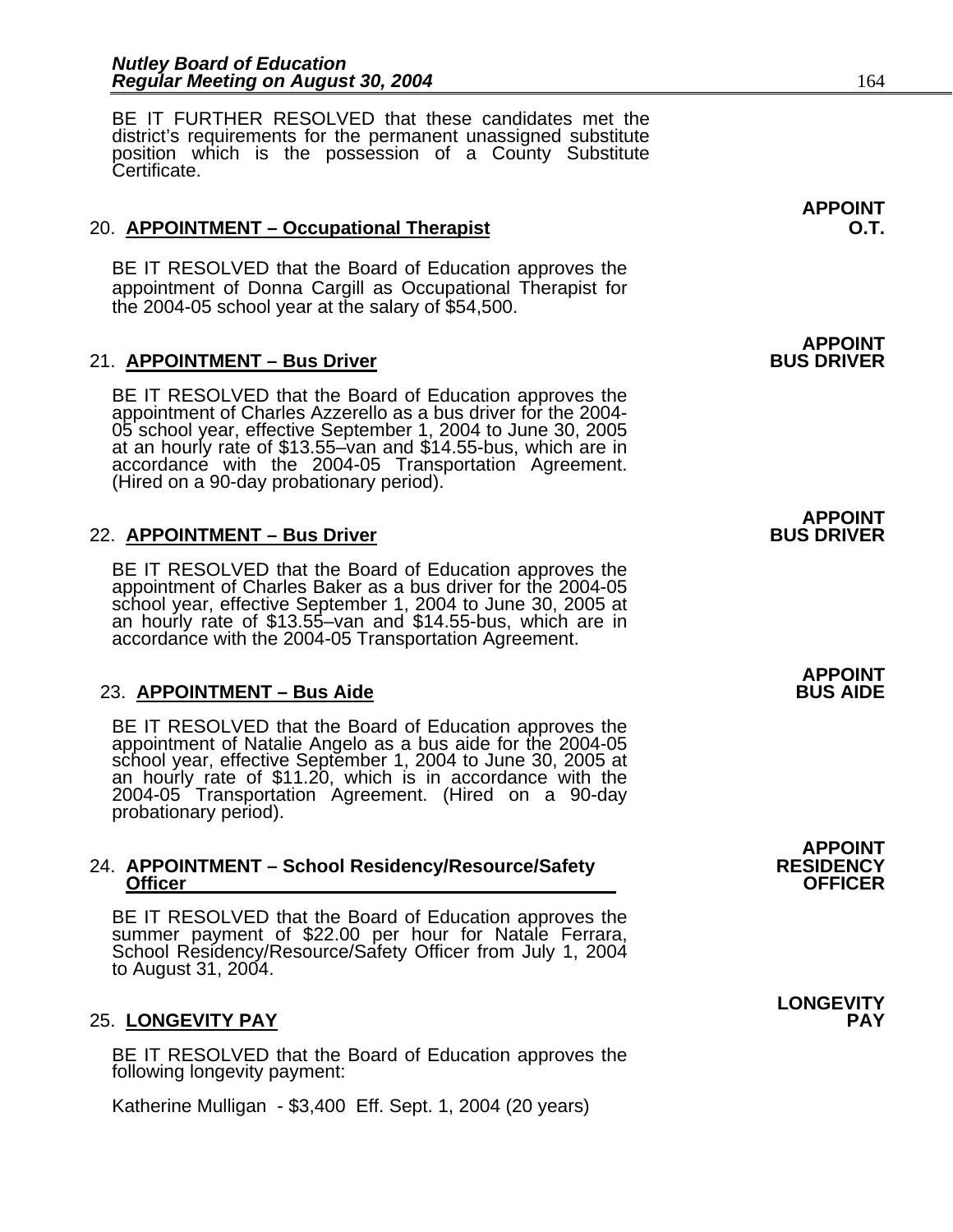#### **26. EXTRA COMPENSATION**

BE IT RESOLVED that the Board of Education approves the following personnel be paid extra compensation in the amounts indicated for services rendered:

#### **PAYMENT FOR MATH CURRICULUM REVISION – July 14, 2004**

Michele Cristantiello **\$121.24**<br>Gail Reilly 61.24 Gail Reilly

#### **PAYMENT FOR PREPARATION OF LEP REPORT July, 2004**

Juanita Boutin **\$ 69.28** 

#### **PAYMENT FOR WORK ON WEBSITE – June and July, 2004**

Ann Mary Mullane  $$580.22$ 

#### **PAYMENT FOR "MATH HELP SESSIONS – February 26, March 4 and 11, 2004**

| Kimberly Algieri | \$103.92 |
|------------------|----------|
| Joyce Cunningham | 103.92   |

#### **PAYMENT FOR CHILD STUDY TEAM – Summer Hours – July and August, 2004**

| Mary Balitsos           | \$1,836.16 |
|-------------------------|------------|
| Donald DiGiovine        | 4,309.50   |
| <b>Sarah Fredericks</b> | 780.08     |
| Susan Furnari           | 2,504.97   |
| Becky Pandolfi          | 1,961.82   |
| Stephen Parigi          | 3,088.80   |
| Robert Topolski         | 3,447.60   |

#### **PAYMENT FOR SUPERINTENDENT'S ADVISORY COUNCIL- Priorities Report**

| <b>Tracy Egan</b>  | \$257.60 |
|--------------------|----------|
| Patricia Griffin   | 322.00   |
| Kathryn Koribanick | 257.60   |
| Paula Lee          | 257.60   |
| Deborah Schop      | 257.60   |
| David Sorensen     | 257.60   |

## **EXTRA**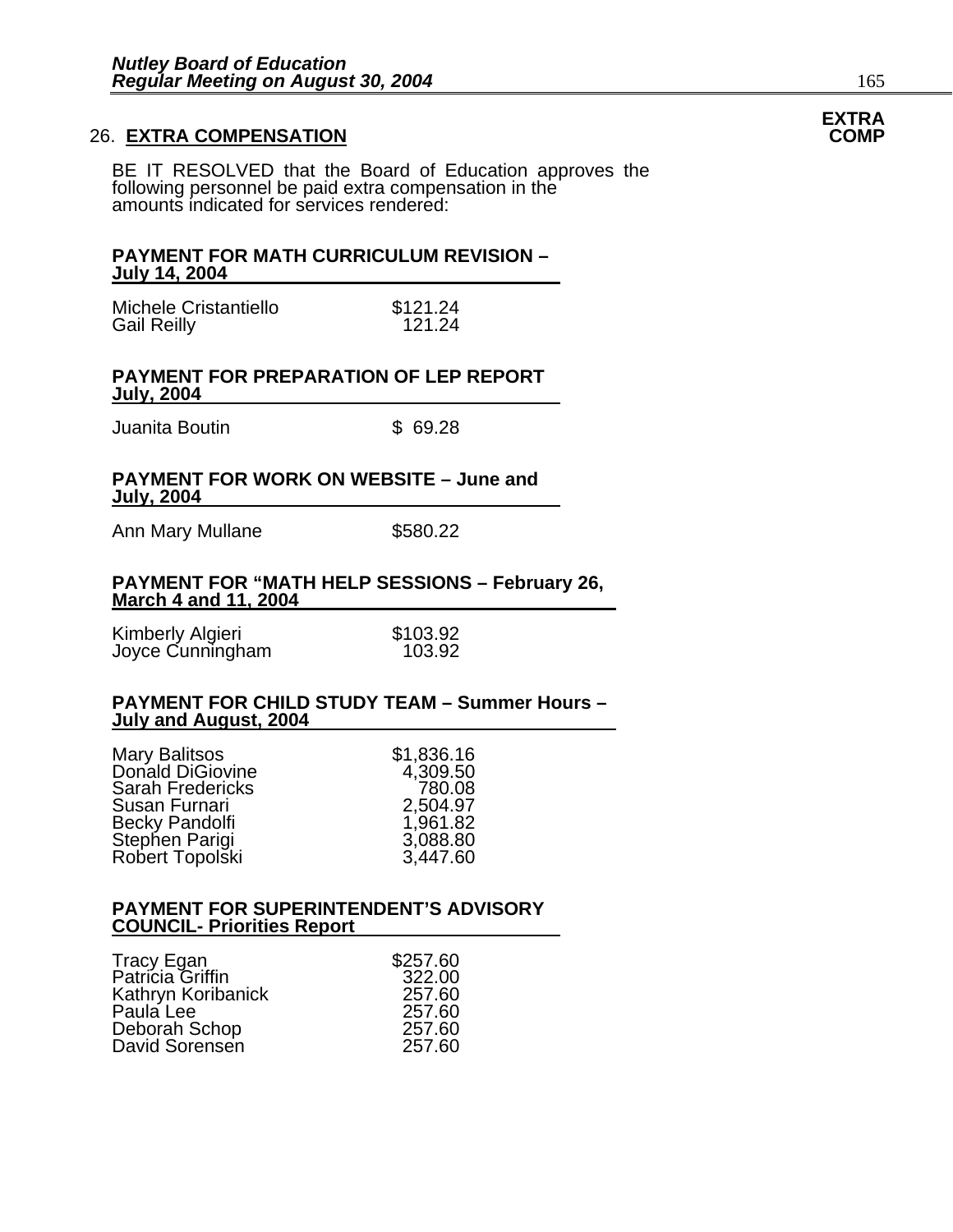#### 27. **BOARD POLICY- Second Reading**

BE IT RESOLVED that the Board approves the following new Board Policy at this second reading.

Policy #5843 Extended Day Program Schedule G

#### **28. CHANGE IN TRAINING LEVELS**

BE IT RESOLVED that the personnel on the attached Schedule F be advanced to the proper level of the salary guide in<br>accordance with Board of Education Regulations, said teachers<br>having completed the necessary college courses to qualify for<br>such advancement, to be effective Septemb

#### **29. TUITION STUDENT**

BE IT RESOLVED that the Board of Education approves enrollment of a student on a tuition basis for the 2004-05 school year, pursuant to existing employment agreements:

No. of Students Grade Level

1 7

### 30. **Memorial Mrs. Mary Luisa McLaughlin MEMORIALS**

Trustee Parisi moved, and Trustee Del Tufo seconded, the following resolution. Upon being put to a roll call vote the resolution was unanimously approved.

WHEREAS, it is with a sense of deep sorrow and regret that the Nutley Board of Education records the death of Mrs. Mary Luisa McLaughlin on August 9, 2004, and

WHEREAS, Mrs. McLaughlin was employed in September, 1984 as a basic skills teacher in the Nutley Public Schools and had a distinguished educational career until her retirement in January, 1998, and

WHEREAS, Mrs. McLaughlin won the admiration and respect of her fellow teachers and the friendship of pupils who came under the influence of her understanding and capable teaching.

NOW, THEREFORE, BE IT RESOLVED, That the Board of Education of the Township of Nutley extends deepest sympathy to the members of her family, and

BE IT FURTHER RESOLVED, That this resolution be made a part of the minutes of this meeting.

**LEVELS F** 

**TUITION** 

#### **BOARD POLICY 2nd READING G**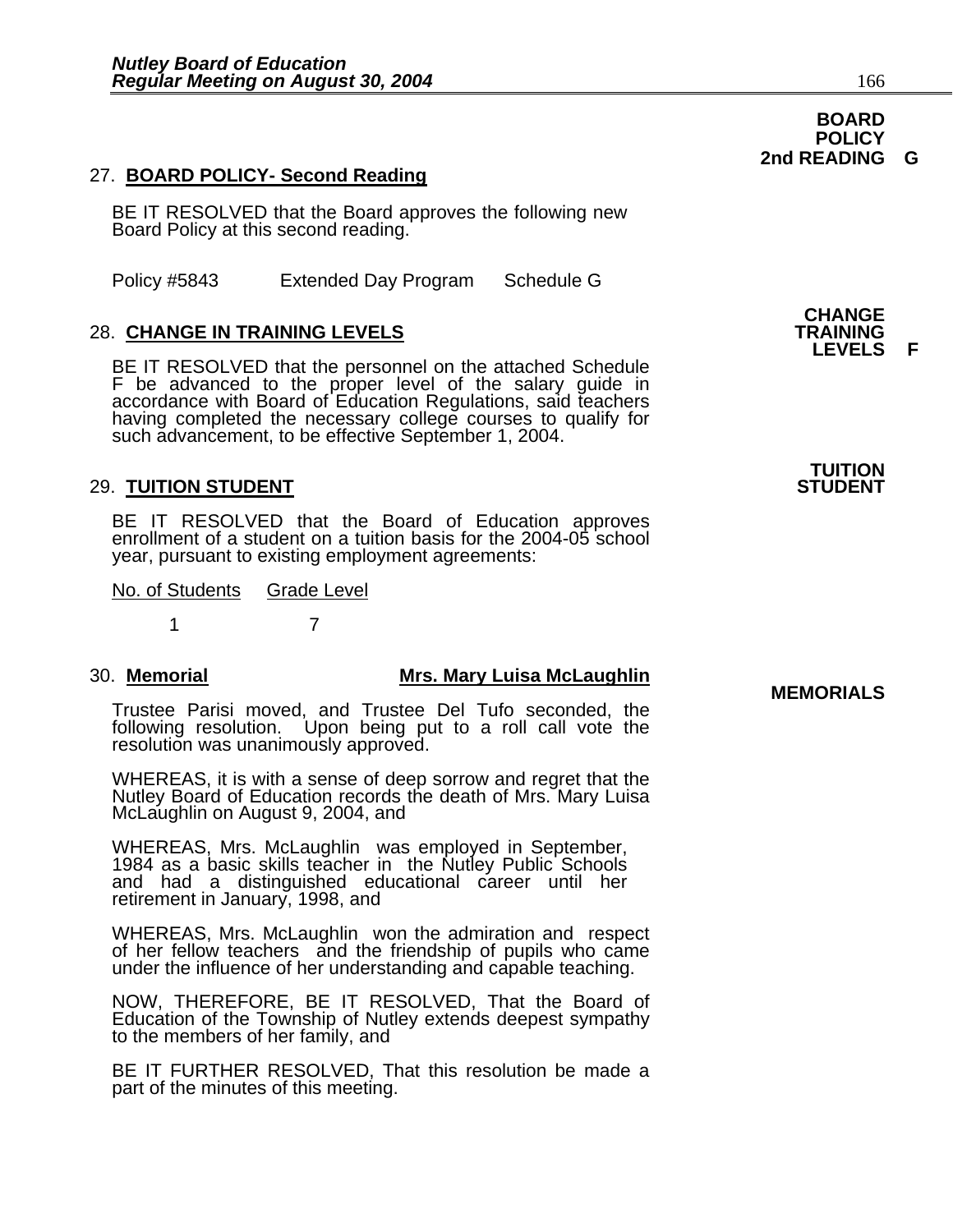#### 31. **MEMORIAL Mr. Romulus Cavallo**

Trustee Parisi moved, and Trustee Cafone seconded, the following resolution. Upon being put to a roll call vote the resolution was unanimously approved.

WHEREAS, it is with a sense of deep sorrow and regret that the Nutley Board of Education records the death of Mr. Romulus Cavallo on August 10, 2004, and

WHEREAS, Mr. Cavallo had served the Nutley Board of Education as a custodial employee for ten years prior to his retirement in 1999, and

WHEREAS, Mr. Cavallo won the respect of all those with whom he came in contact for his dedication to the Nutley School District,

NOW, THEREFORE, BE IT RESOLVED, That the Board of Education of the Township of Nutley extends deepest sympathy to the members of his family, and

BE IT FURTHER RESOLVED, That this resolution be made a part of the minutes of this meeting and a copy sent to the members of his family.

### **APPOINT** 32. **APPOINTMENT – STAFF ACCOUNTANT STAFF**

Trustee Parisi moved, and Trustee Casale seconded, the following resolution. Upon being put to a roll call vote the resolution was unanimously approved with the following<br>exception:

1. Trustee Olivo voted No on this resolution.

BE IT RESOLVED that the Board approves the appointment and employment agreement of Michael DeVita as Staff Accountant for the period, September 1, 2004 through June 30, 2005 at the annual salary of \$45,000.

BE IT FURTHER RESOLVED that the Board approves the application for emergent hiring as per the state criminal review procedure.

#### 33. **APPOINTMENT – Professional Staff PROF. STAFF**

Trustee Reilly moved, and Trustee Parisi seconded, the following resolution. Upon being put to a roll call vote the resolution was unanimously approved.

BE IT RESOLVED that the Board of Education approves the appointment of Miss Courtney Jousset as teacher for the 2004- 05 school year, effective September 1, 2004 at the annual salary

# **ACCOUNTANT**

**APPOINT**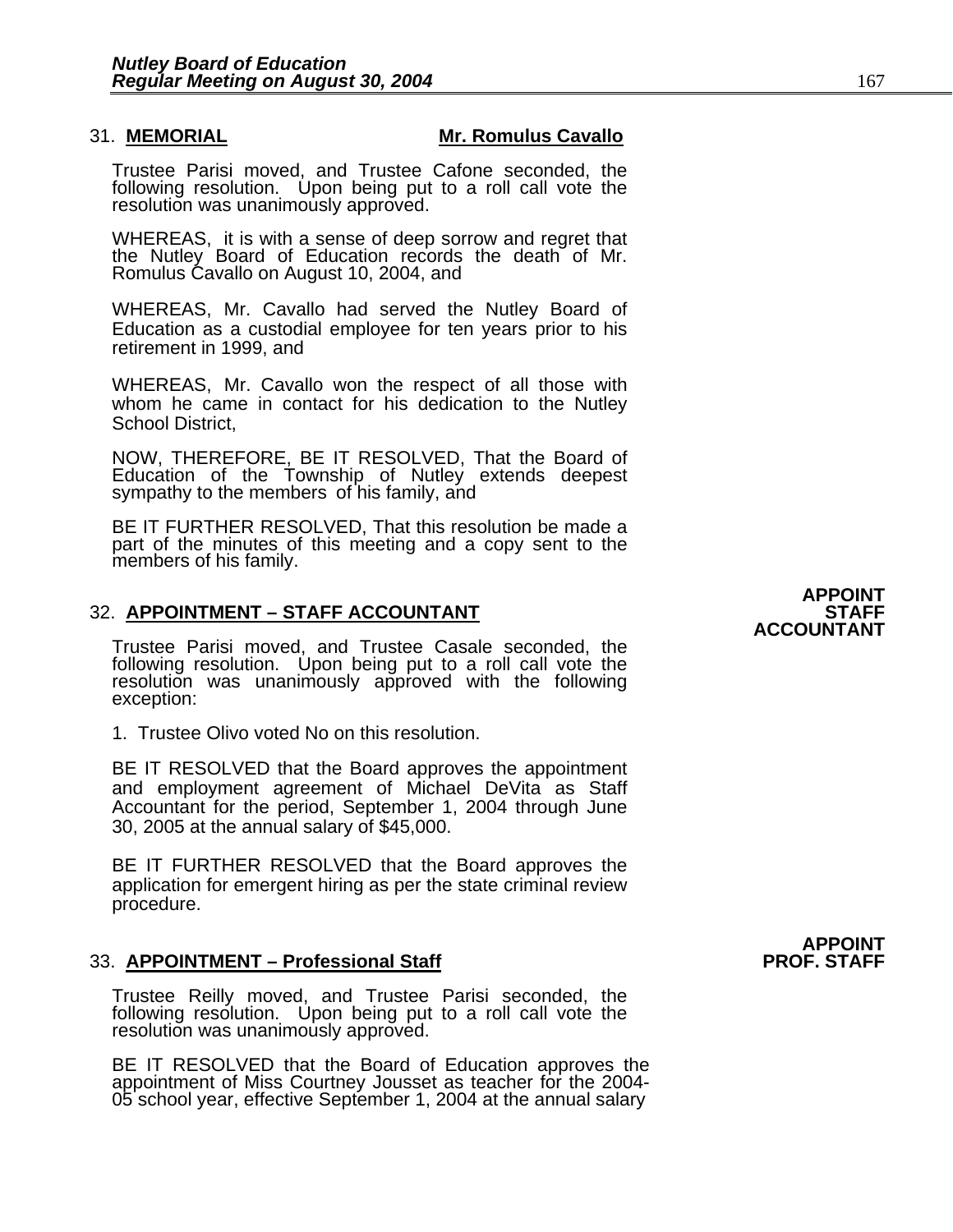of \$20,500, B.A.+15 Step 6 (p/t.5) in accordance with the 2004- 05 Teachers' Salary Guide.

BE IT FURTHER RESOLVED that the Board approves that application for emergent hiring as per the state criminal review procedure.

#### 34. **ADOPTION OF PRIORITIES – 2004/2005 PRIORITIES**

Trustee Viola moved, and Trustee Casale seconded, the following resolution. Upon being put to a roll call vote the resolution was unanimously approved.

BE IT RESOLVED that the Board of Education approves the following priorities for the 2004/2005 school year:

#### **2004/2005 PRIORITIES**

#### **CONTINUING PRIORITIES**

- **.** Implementation of district five-year facilities plan
- **.** Implementation of revised Board of Education policy manual
- **.** Implementation of revised District Handbook with new Policies/ **Procedures**
- **.** Implementation of state-mandated school objectives (2) for each school
- **.** Implementation of School District Web-Site Program
- **.** Implementation of 7-12 Music Curriculum, Instrumental/Choral
- **.** Implementation of District Harassment, Intimidation and Bullying Program
- **.** Implementation of District Revised Emergency Management Plan
- **.** Implementation of Social Studies Curriculum, World Cultures & World History
- **.** Implementation of Family Life Curriculum Grades K-12
- **.** Implementation of Alternate Instructional Strategies in Math Program Gr. 1-6

## **ADOPT**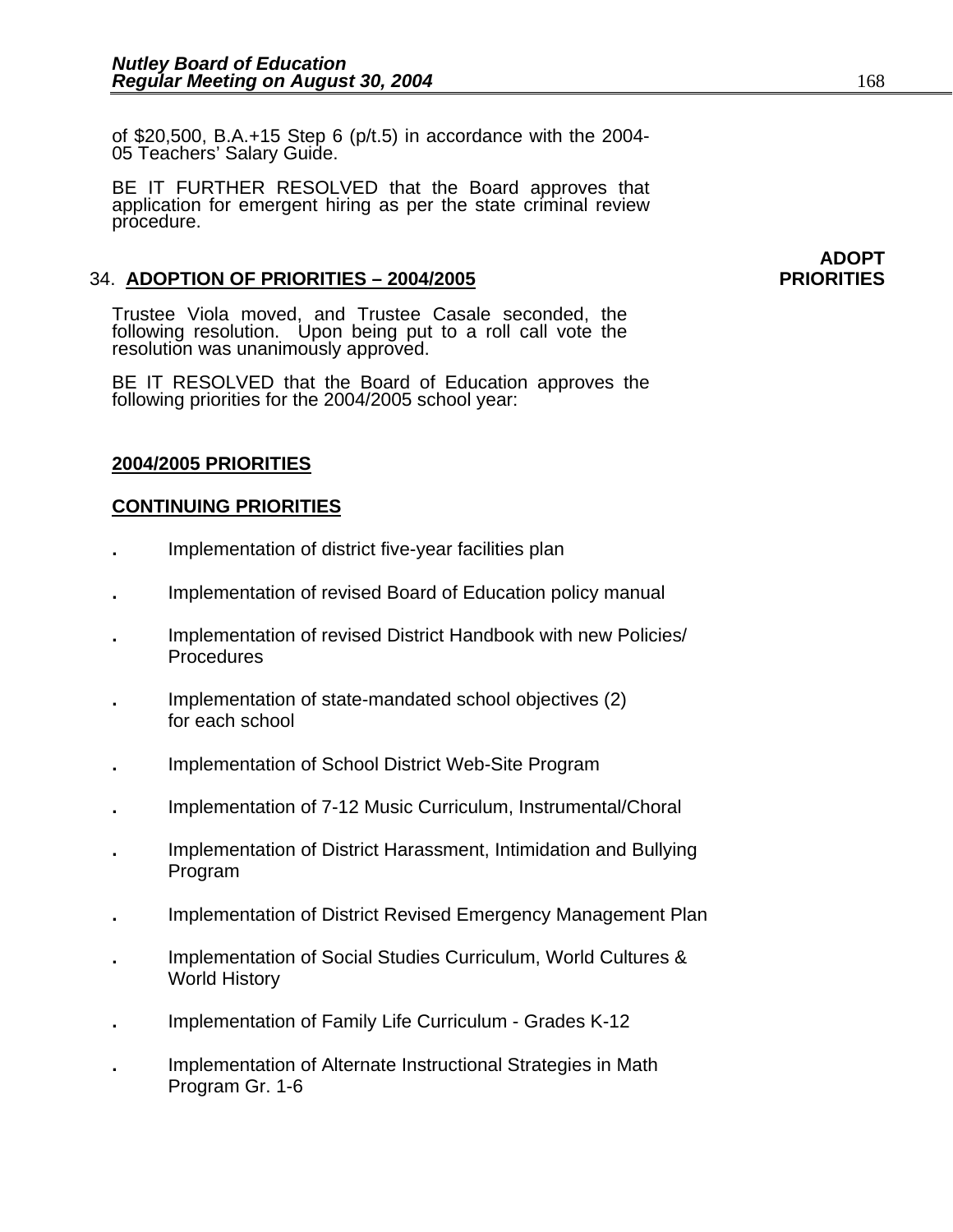- **.** Implementation of Language Arts Literacy and Guided Reading Program, Grades K-3
- **.** Implementation of Transition Program/Clara Maass
- **.** Implementation of World Language Curriculum Grades K-12
- **.** Implementation of Business Education Curriculum, Grades 7-12
- **.** Implementation of High School AP Statistics Course
- **.** Implementation of High School Information Technology Essentials Course
- **.** Implementation of Electronics Publication Course
- **.** Implementation of Personal Finance Course
- **.** Implementation of Franklin Middle School Life Center Career Educational Course, Grade 8
- **.** Implementation of Core Curriculum Content Standards, K-12

### **NEW PRIORITIES**

- **.** Review of Facilities Plan Franklin Middle School
- **.** Review of District Technology Program Distance Learning, K-12
- **.** Review of Science Curriculum Grades K-6
- **.** Review of Mathematics Curriculum Grades K-6
- **.** Review of Library Media Skills Program Grades K-12
- **.** Review of Language Arts Literacy Grades K-3
- **.** Review of Gifted and Talented, Grades K-3
- **.** Review of High School Culinary Arts Program, Grades 9-12
- **.** Review of Additional Alternate Instructional Strategies in Math, Calendar Math - Grades K - 3
- **.** Review of Differentiated Instruction./Inclusion Instructional Strategies - Grades K-6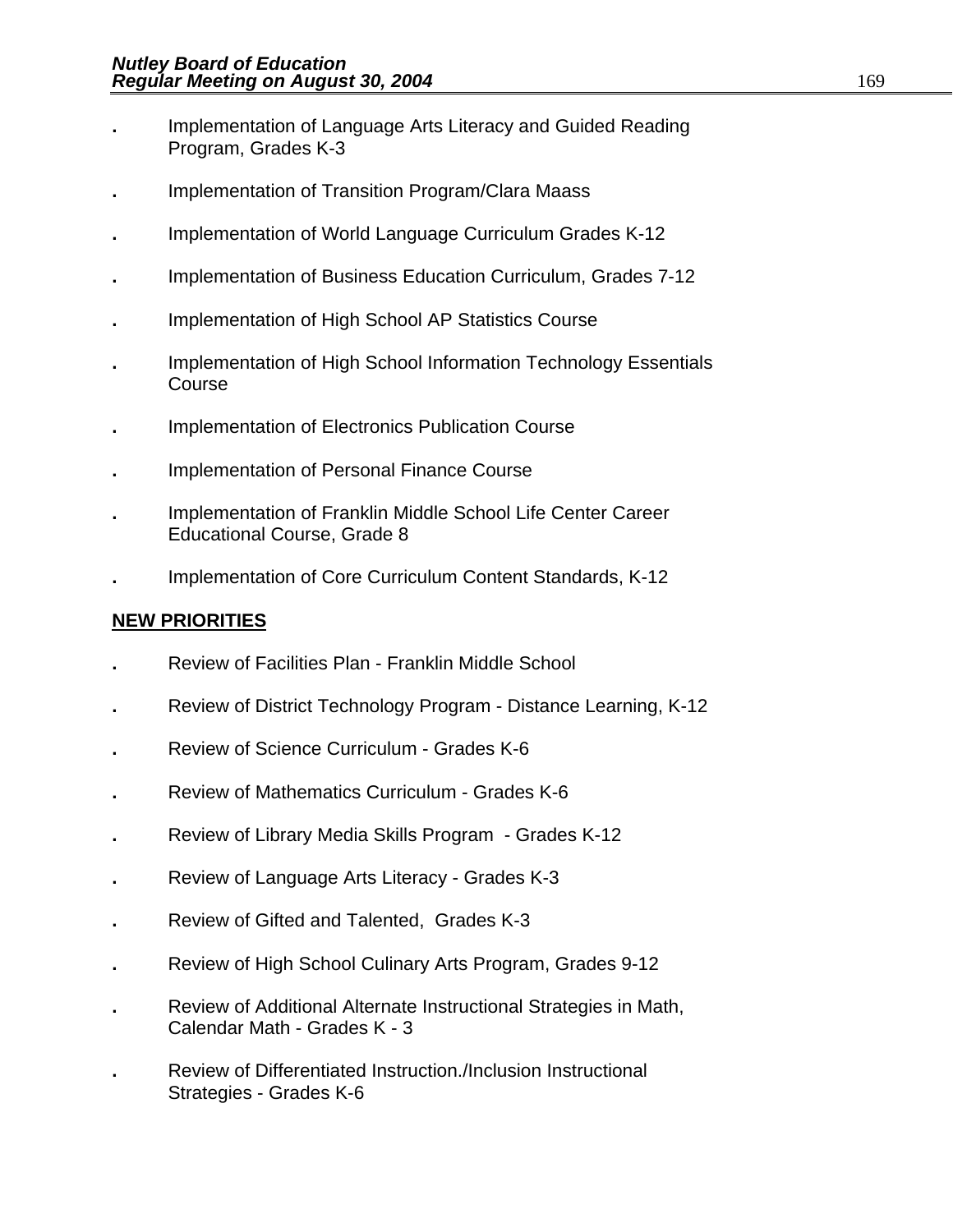**.** Review of World Language Spanish for Spanish Speakers I&2 Program - Grades 9-12 and AP Italian

#### **OTHER IMPORTANT CURRICULUM RELATED ITEMS**

- **.** In-service training for K-12 faculty in language arts literacy, mathematics, science, social studies
- **.** In-service training for K-12 faculty in Instructional Theory into Practice(ITIP)
- **.** In-service review of Adaptive Physical Education Grades K-12
- **.** In-service training for K-12 staff in technology integration and web-site development
- **.** In-service training in Differentiated Instruction/Inclusion Instructional Strategies - Grades K-6
- **.** In-service training for K-12 staff for I & RS(Intervention and Referral Services) and 504's
- **.** In-service training in Affirmative Action Policies
- **.** In-service training in Harassment, Intimidation and Bullying
- **.** In-service training in Character Education Program
- **.** In-service in Mentoring Program
- **.** In-service training for State assessments (NJASK 3/4), GEPA, HSPA and District Terra Nova Tests

### **ERECT ICE RINK**

### 35. **ERECTION OF ICE SKATING RINK AT PARK OVAL**

Trustee Del Tufo moved, and Trustee Casale seconded, the following resolution. Upon being put to a roll call vote the resolution was unanimously approved.

WHEREAS the Board of Commissioners of the Township of Nutley desires to erect a temporary ice skating rink at the Park Oval as part of its 2004 Holiday Display.

NOW THEREFORE BE IT RESOLVED that the Nutley Board<br>of Education approves the erection and subsequent dismantling of a temporary ice skating rink at the Park Oval by the Township of Nutley at no cost to the Nutley Board of Education.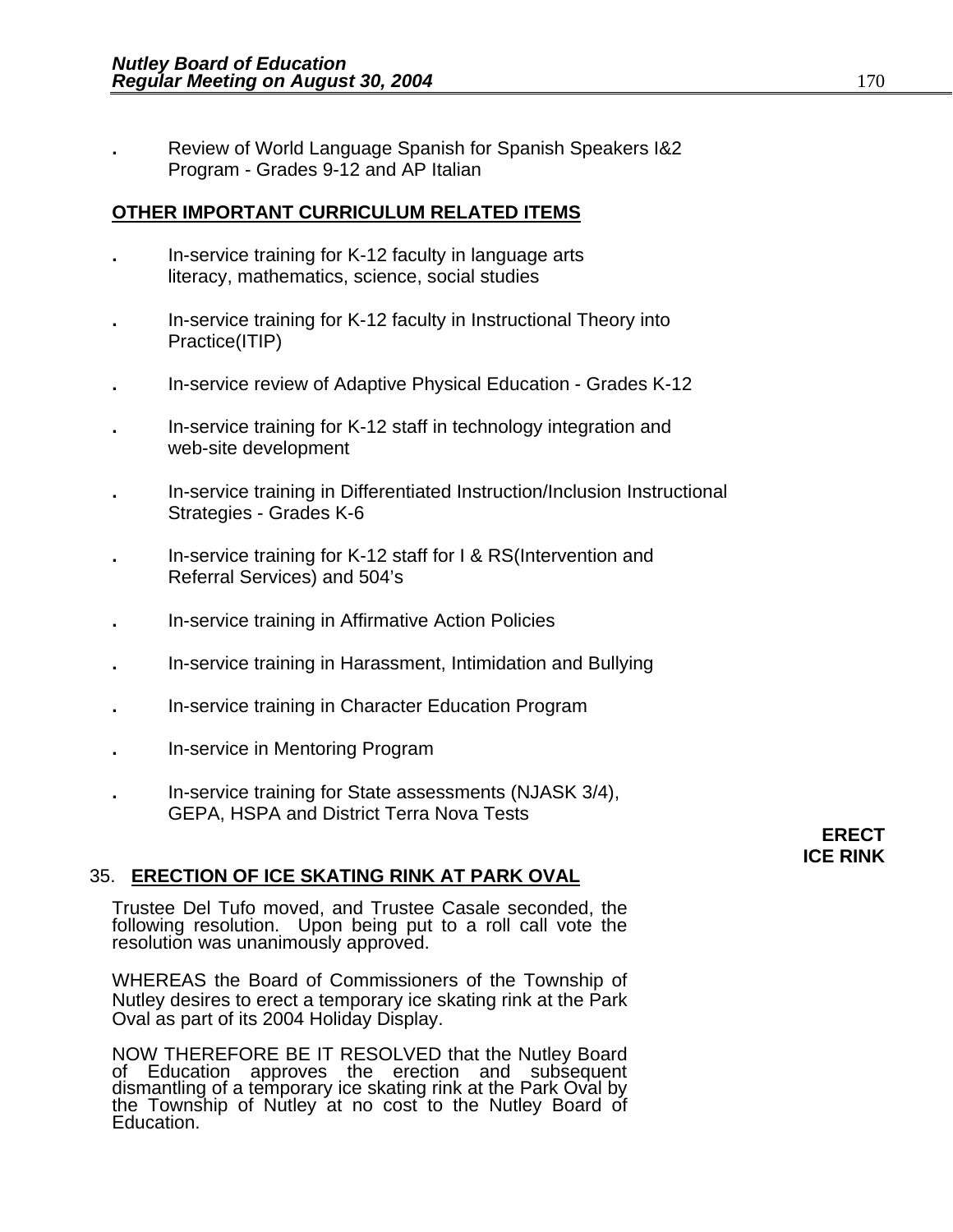#### **BOARD BOARD SECRETARY'S RESOLUTIONS** SECRETARY'S

Trustee Cafone moved, and Trustee Del Tufo seconded, a motion that the Board approve the Board Secretary's Resolutions numbers 1 through 10 as listed below.

The Board Secretary's Resolutions 1 through 10 were unanimously approved by roll call vote with the following exception:

1. Resolution 1 - Bills and Mandatory Payments, Check No. 063854 made out to NJSIAA was removed from the bill list.

1. BILLS AND MANDATORY PAYMENTS<br>BE IT RESOLVED that the Board of Education approves the **PAYMENTS** payment of bills and mandatory payments dated August 30, 2004 in the total amount of \$2,015,860.34 (Appendix A).

### **USE OF**  2. **REQUESTS FOR USE OF SCHOOL BUILDINGS AND BUILDINGS B**

BE IT RESOLVED that the Board of Education approves the requests for the use of school buildings and grounds (Appendix B), that conform to the rules and regulations set by the Board of Education.

3. **TRANSFER SCHEDULE**<br>**BE IT RESOLVED that the Board of Education approves, in SCHEDULE SCHEDULE** compliance with NJAC 6A:23-2.11(c)3ii, and NJSA 18A:22-8-1, the transfers in the 2004-05 budget dated July 31, 2004 in the amount of \$11,669 as appended (Appendix C).

#### 4. **JOINT TRANSPORTATION AGREEMENT – Belleville TRANS Board of Education Agreement Agreement Control AGREEMENT**

BE IT RESOLVED that the Board of Education approves the following Joint Transportation Agreement with the Belleville Board of Education to provide transportation for one special education student from Belleville to ECLC, Chatham, NJ on June 30, 2005 at a cost per diem of \$65<sup>\*</sup>. (Subject to approval of the County Superintendent of Schools.)

\*An additional charge of \$10 per diem will be added for each additional student on an established route.

**BILLS &** 

**RESOLUTIONS** 

# **GROUNDS AND GROUNDS**

**JOINT**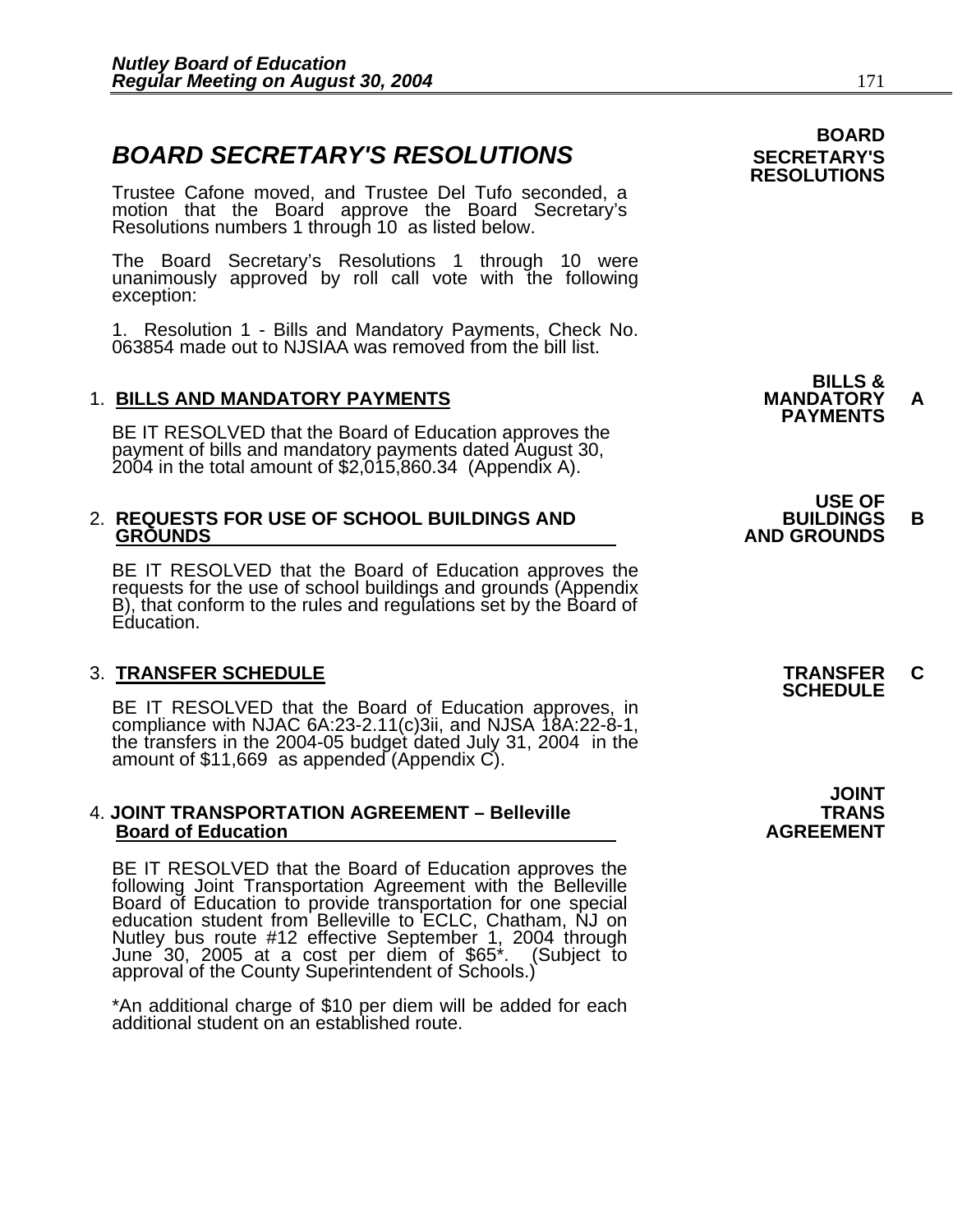#### 5. **TRANSPORTATION CONTRACT CONTRACT**

BE IT RESOLVED, That the Nutley Board of Education approves a transportation contract Par #1 with a parent to provide transportation for one Special Education student from<br>Nutley to the Bleshman School, Paramus, NJ effective Nutley to the Bleshman School, Paramus, NJ effective September 1, 2004 through June 30, 2005 at a cost of \$30.00 per day.

(Subject to approval of the County Superintendent of Schools.)

#### 6. **TRANSPORTATION CONTRACT CONTRACT**

BE IT RESOLVED, That the Nutley Board of Education approves a transportation contract Par #2 with a parent to provide transportation for one Special Education student from Nutley to the Douglas Developmental Center, New Brunswick, NJ effective September 1, 2004 through June 30, 2005 at a cost of \$55.50 per day.

(Subject to approval of the County Superintendent of Schools.)

#### 7. **APPROVAL OF CHANGE ORDER FOR HIGH SCHOOL CHANGE SCIENCE LAB REHABILITATION & IMPROVEMENTS**

BE IT RESOLVED that the Board of Education approves the recommendations from DCM Architecture, Inc., our Architect, and Tri-Tech Engineering, our Construction Manager, for Change Order #10 through Change Order #15 (Appendix D) for our high school science lab rehabilitation and improvements project. The contract with Niram, Inc. will reflect an increase or (decrease) in the amounts as follows:

|                  | Date    | Amount          |
|------------------|---------|-----------------|
| Change Order #10 | 8/23/04 | 3,913.00<br>\$  |
| Change Order #11 | 8/23/04 | \$22,284.00     |
| Change Order #12 | 8/23/04 | \$(17,440.00)   |
| Change Order #13 | 8/23/04 | 2,225.00<br>\$. |
| Change Order #14 | 8/23/04 | \$11,361.54     |
| Change Order #15 | 8/23/04 | 4,000.79        |

**TRANS<br>CONTRACT** 

## **TRANS**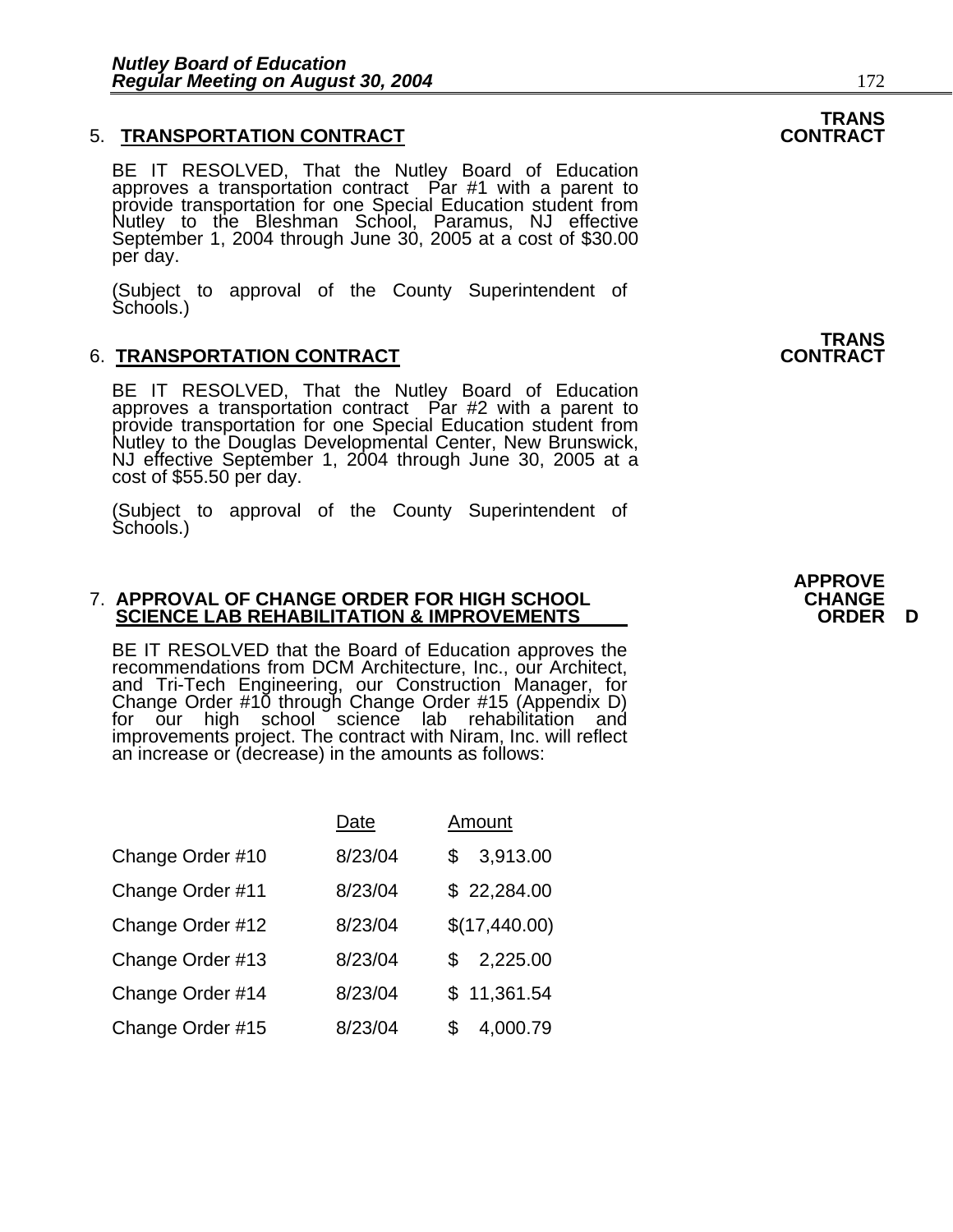#### 8. **APPROVAL OF CHANGE ORDER FOR HIGH SCHOOL CHANGE WINDOW & DOOR REPLACEMENT ORDER E**

BE IT RESOLVED that the Board of Education approves the recommendations from DCM Architecture, Inc., our Architect, and Tri-Tech Engineering, our Construction Manager, for<br>Change Order #2 (Appendix E) for our high school window<br>and door replacement project. The contract with Levy and door replacement project. The contract with Levy Construction Company, Inc. will reflect an increase or (decrease) in the amount as follows:

|                 | Date   | Amount     |
|-----------------|--------|------------|
| Change Order #2 | 8/2/04 | \$3,333.00 |

#### 9. **AWARD OF CONTRACT FOR VERTICAL LIFT AT VERTICAL RADCLIFFE ELEMENTARY SCHOOL LIFT**

WHEREAS a request for bids for a New Vertical Lift and Enclosure for the Radcliffe Elementary School was advertised on JUNE 4, 2004, and

WHEREAS the Nutley Board of Education received and opened sealed bids on Tuesday, June 15, 2004, at 2:00 PM in its Business Office, and

WHEREAS the Nutley Board of Education has been advised by the Essex County Division of Housing and Community Development that William Kohl Construction Corp. has received Federal Clearance for employment on the Vertical Lift,

NOW BE IT RESOLVED that the Nutley Board of Education approves the award of a contract to William Kohl Construction Corp., the lowest responsible bidder, in the amount of \$93,900 to provide and install a vertical platform lift and enclosure at Radcliffe Elementary School, and

BE IT FURTHER RESOLVED that the Nutley Board of Education authorizes the Board Secretary to address all legal matters regarding this contract.

#### 10. **AMENDMENT OF AWARD OF CONTRACT FOR FACADE FACADE STABILIZATION AT LINCOLN ELEMENTARY SCHOOL**

WHEREAS on July 26, 2004 the Nutley Board of Education approved a resolution authorizing the award of a contract to Masonry Preservation Services, Inc. for construction services to stabilize the brick facade of Lincoln Elementary School, and

**AMEND** 

**AWARD**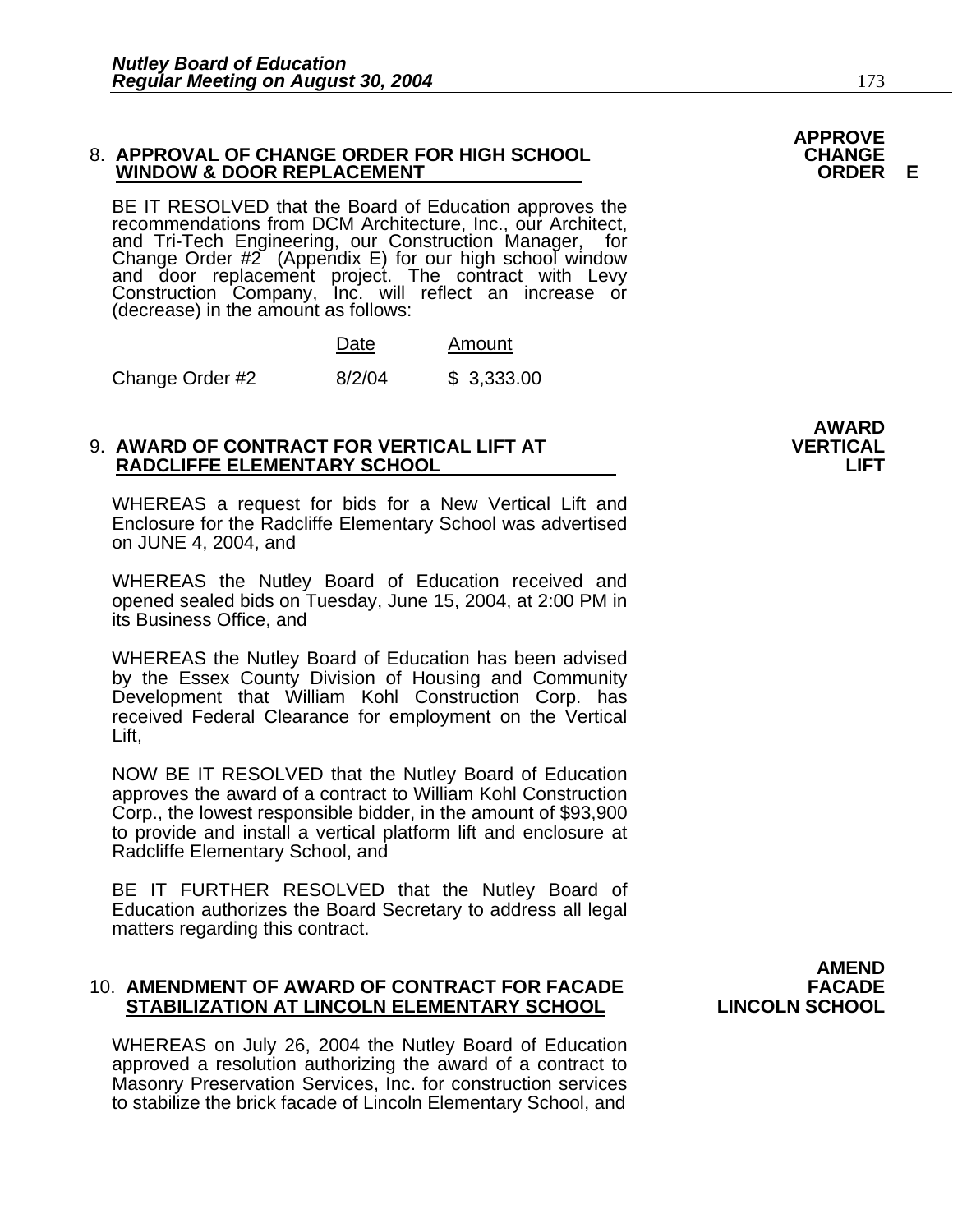WHEREAS the Nutley Board of Education desires to amend said resolution as it did not accurately reflect the true nature of the contracts covering these construction services,

NOW THEREFORE BE IT RESOLVED that the Nutley Board of Education approves the award of a contract to CVM Engineers of Wayne, PA, for engineering services regarding the façade stabilization program at Lincoln Elementary School in accordance with its Proposal No. P2004-01d, dated July 30, 2004 as follows:

Completion of Construction Documents: (Fixed fee) \$ 4,000 Construction Phase Services: (Hourly, Not-to-exceed) 16,000 Post-Construction Phase Services: (Fixed fee) 3,600 Reimbursable Expense Allowance: (Cost x 1.10) 3,600

BE IT FURTHER RESOLVED that the Nutley Board of Education approves the award of a contract to Masonry Preservation Services, Inc. of Berwick, PA for construction services to stabilize the brick façade of Lincoln Elementary School in accordance with its proposal dated July 26, 2004, and CVM's Work Scope Breakdown dated July 26, 2004, as follows:

| <b>Total Fixed Price Work</b> | \$57,500 |
|-------------------------------|----------|
| Total Not-to-Exceed Allowance | 18,500   |

### **HEARING OF CITIZENS CITIZENS**

At this time, President Alamo opened this meeting to members of the attending public for comments and/or concerns on any school-related matters.

Resident Peggy Marano asked questions regarding the bid for the trailer at Yantacaw School.

Resident Chris Osieja thanked the Board and Administration for their support of the Lets Learn program this summer.

Resident Cindy Palazzoto asked when the public can view the new science labs.

Superintendent Serafino, Board Secretary Oblack, President Alamo and several trustees responded to the concerns of the residents. Hearing no further comments, President Alamo closed this portion of the meeting.

#### **OLD BUSINESS OLD BUSINESS**

None

### **HEARING OF**